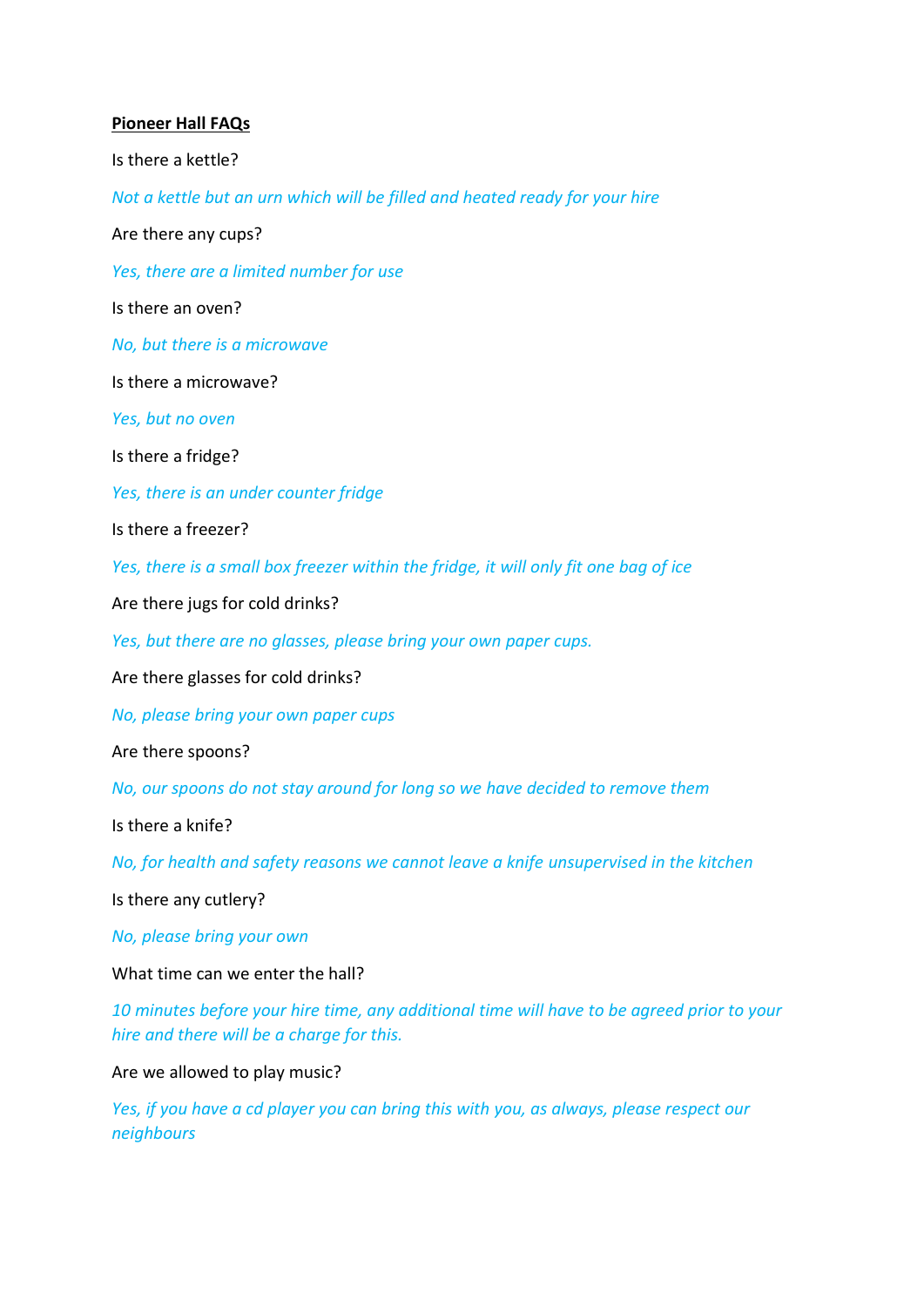Can we have a disco?

*Yes, but as always be respectful our neighbours due to the hall being in a residential area.* 

Can we hire in a reptile show?

*Yes, but please ensure that they have their own public liability insurance and health and safety checks have been carried out. Barry Town Council cannot be held responsible for any injuries or incidents occurred by the outside party.* 

Do we need to clean up after the party?

*All we ask is that you leave the hall how you found it, place all food, paper plates and general rubbish in the black bags provided and wash any crockery used.* 

Where do we put the rubbish bags when we are finished?

*Please leave them in the corner of the kitchen or where notified by the caretaker.* 

What if we finish hefore the hire time is over?

*The caretaker will advise you where the keys are kept, please lock the doors and post the key through the letter box.* 

Will the caretaker be there to meet us?

*Yes, he will be there prior to the start of your hire, please be there 10 minutes before your hire time.* 

Will I have to set the hall up?

*No, this will be done for you.* 

How will the hall be set up?

*If you have requested to have the play equipment, then this will be set up on one side of the hall with tables and chairs set up on the other side. If you have asked to not have the play equipment, we will only put out table and chairs.* 

Can I hire the hall without the play equipment?

*Yes, we will set up tables and chairs for you.* 

Can I hire in a bouncy castle?

*No, due to health and safety reasons*

Are there high chairs?

*Yes, we have a small number of high chairs*

How many high chairs are there?

*6*